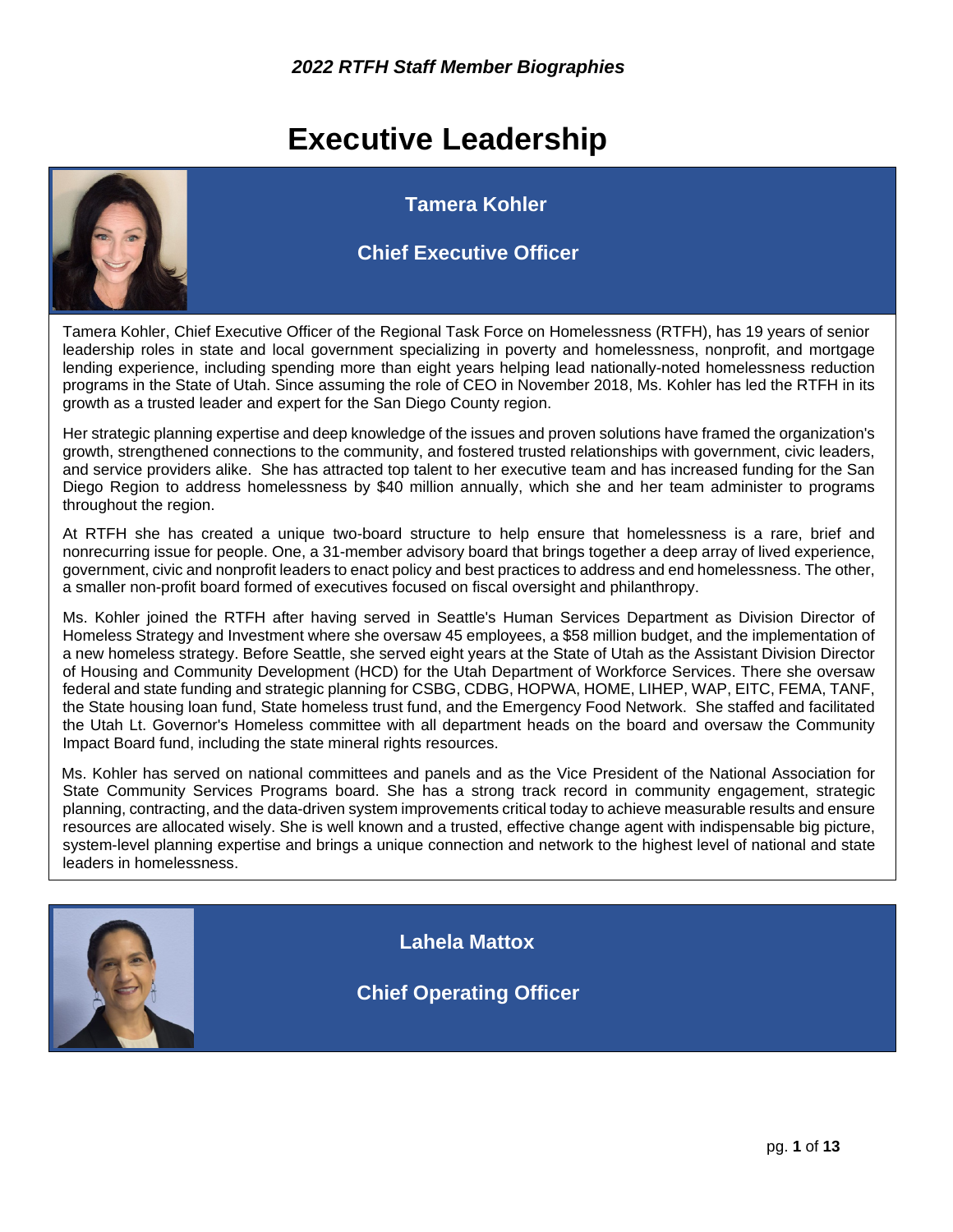Lahela Mattox, Chief Operations Officer of the Regional Task Force on Homelessness (RTFH) and has more than two decades of experience in behavioral health, homelessness and housing, and workforce development in both California and Hawaii. Prior to joining RTFH, Lahela served as the Director of Local Partnership Programs with the State of California's Homeless Coordinating and Financing Council (HCFC). Ms. Mattox worked with California's 44 Continuums of Care and 13 largest cities and was instrumental in executing the \$500 million Homeless Emergency Aid Program (HEAP), implementation of the Housing First Policy, and developing the \$650 million Homeless Housing, Assistance and Prevention Program (HHAP). Her previous State experience included responsibilities for the licensing and certification of inpatient and outpatient psychiatric facilities. Ms. Mattox was also worked on developing the implementation of AB403: Foster Care Continuum of Care Reform. She also worked for two counties providing inpatient and outpatient care for individuals living with severe mental illness, and oversee housing programs. Ms. Mattox was successful in doubling the counties Shelter Plus Care funding; securing one of the first grants for Mental Health Services Act (MHSA) funding to develop permanent supportive housing-shared housing model.

Ms. Mattox began her career with a local non-profit organization to provide assessments, interventions, and counseling to youth involved with the criminal justice system. Her experience also includes being a Statewide Director of financial benefits to needy families in Hawaii. Ms. Mattox is a respected professional leader, recognized for cultivating partnerships, community engagement, and deploying technical assistance to local jurisdictions in addressing the homelessness crisis. Ms. Mattox holds an MA in Career Counseling from Chapman University and a BA in Psychology from Hawaii Pacific University.



Jegnaw Zeggeye, MSc joined the Regional Task Force on Homelessness about 5 years ago as a data analyst. In the past five years, he has implemented several data management processes to improve system data quality, data privacy and data analysis. He also led the change of the legacy Homeless Management Information System (HMIS) project to a new software system, which is currently used by over 1000 users in San Diego and Imperial Continuum of Care (CoC). He also led data sharing and system integration projects including the integration of Homeless Management Information System with the 211 Community Information Exchange (CIE). He has been responsible for CoC required federal reports like Annual Performance Reports (APR), System Performance Measure (SPM), Longitudinal System Analysis (LSA) and ESG CAPER. He is responsible for the administration of the Coordinated Entry System in the region of San Diego. He is a strategic advisor to the CEO, several committees, researchers and the community in a wide range of data related functions.

Jegnaw Zeggeye has a background in software engineering and teaching. He worked in various capacities as a software engineer for about a decade. He automated business process reengineering and implemented a variety of software solutions for a number of government agencies. He also implemented a process for software quality assurance, software project management and agile software development methodology. Prior to that, Jegnaw taught physics at both the high school and college levels for about 8 years. He has two Bachelor's degrees, one in Physics and one in Computer Science and Master's degree in Computer Science.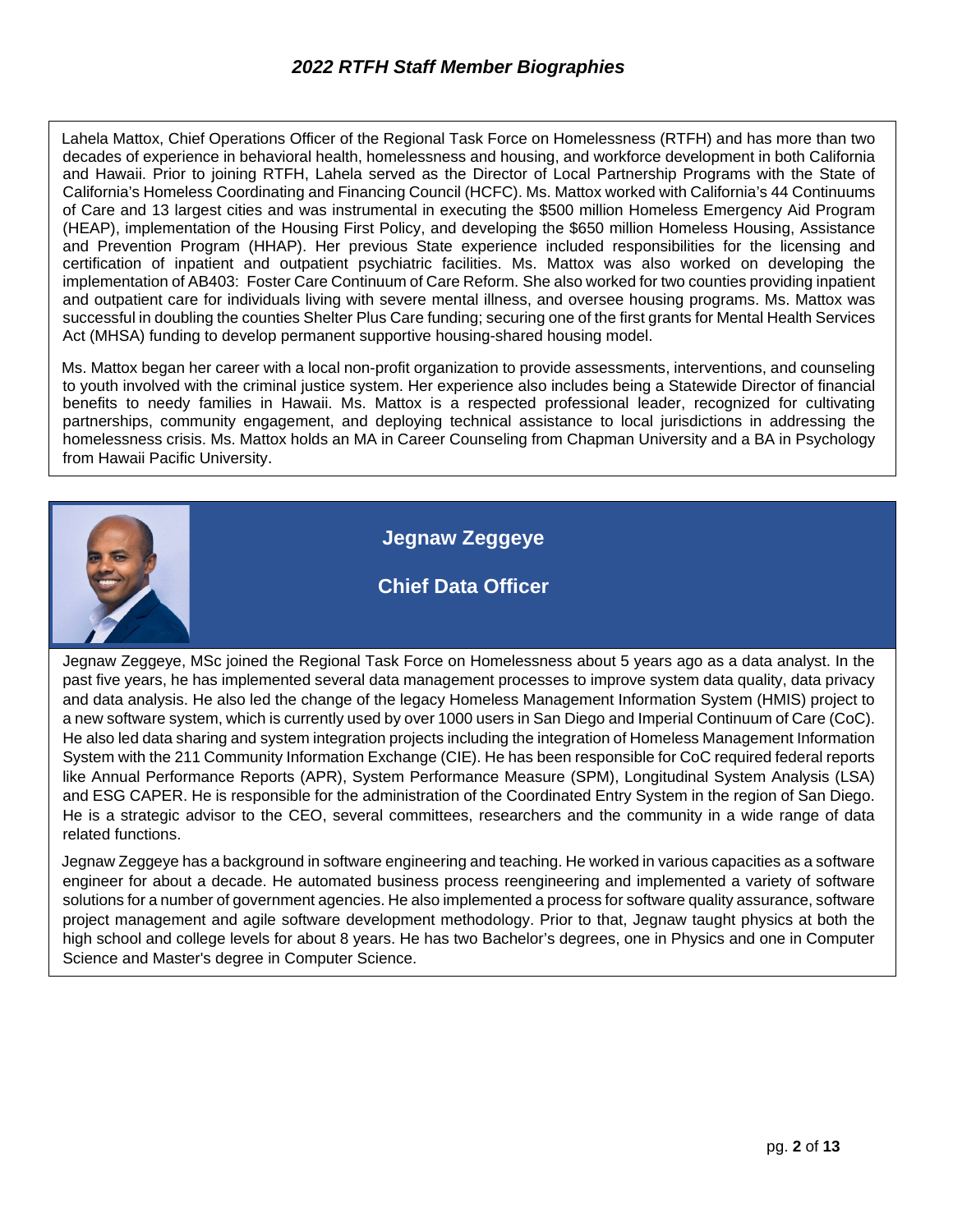

Aimee Cox is an experienced executive who tackles complex projects and builds systems and culture to improve the health and well-being of people and the places where we live. She pays attention, thinks well with others, is well-versed in HUD systems and programs (CoC, CDBG, HOME, ESG), and approaches intractable problems with unshakable resolve.

Aimee is at her best when she is leading and supporting transformational change. As Chief Impact and Strategy Officer, Aimee works closely with the CEO and COO to build RTFH capacity and direct strategy to make lasting reductions in the number of people experiencing homelessness. She is engaged with youth and youth providers to build a youthdriven ecosystem of housing and care and works with regional leaders to expand housing-focused solutions in San Diego's East County communities. She recently managed critical COVID response projects and worked closely with law enforcement to develop guidelines for addressing unsheltered homelessness.

Aimee joined RTFH in November 2019 after 20 years serving Colorado's Pikes Peak region. She began her career in parks and recreation, then moved into housing, economic and community development. She served a term as Mayor Pro Tem in her hometown of Manitou Springs, CO, guiding downtown revitalization during the Great Recession, then went on to an appointment as the first City Council Administrator for the Colorado Springs City Council. She later led a Mayor's initiative to end homelessness that resulted in the community's first low barrier shelter, day center, and permanent supportive housing complex and plans for 500 new affordable housing units. Understanding homelessness is a health crisis, she left local government to lead a community health nonprofit and integrated the work of the Pikes Peak Continuum of Care into the agency's strategy to advance health equity and improve access to care for 170,000 Medicaid members in the region.



**Kathryn Durant**

#### **Chief Program Officer**

Kat Durant has worked at the RTFH since July of 2017. Her initial role at RTFH was as the Point-in-Time Count (PITC) Coordinator where she worked closely with HUD TA to develop and implement the regions current engaged PITC that provides more actionable data about those experiencing homelessness in San Diego County. In her current her role at RTFH as the Chief Program Officer, she continues to lead the annual PITC, the annual CoC Program Competition and provides technical assistance to CoC funded programs including the monitoring of projects. Part of her responsibilities is to build and maintain the membership for the CoC that is done by holding a monthly meeting for all members with CoC updates and trainings. She coordinates the RRH Learning Collaborative, Diversion Training, Resolution Strategies and acts as the HR liaison for the RTFH team. She manages the daily tasks and responsibilities of the administrative staff and outreach team.

She has always been passionate about social issues and has worked on the Fight for 15 campaign and with the Center on Policy Initiatives with a focus on the working lives of San Diego restaurant workers. She completed her MA in Sociology from San Diego State University in 2016 and is committed to solving homelessness and believes that her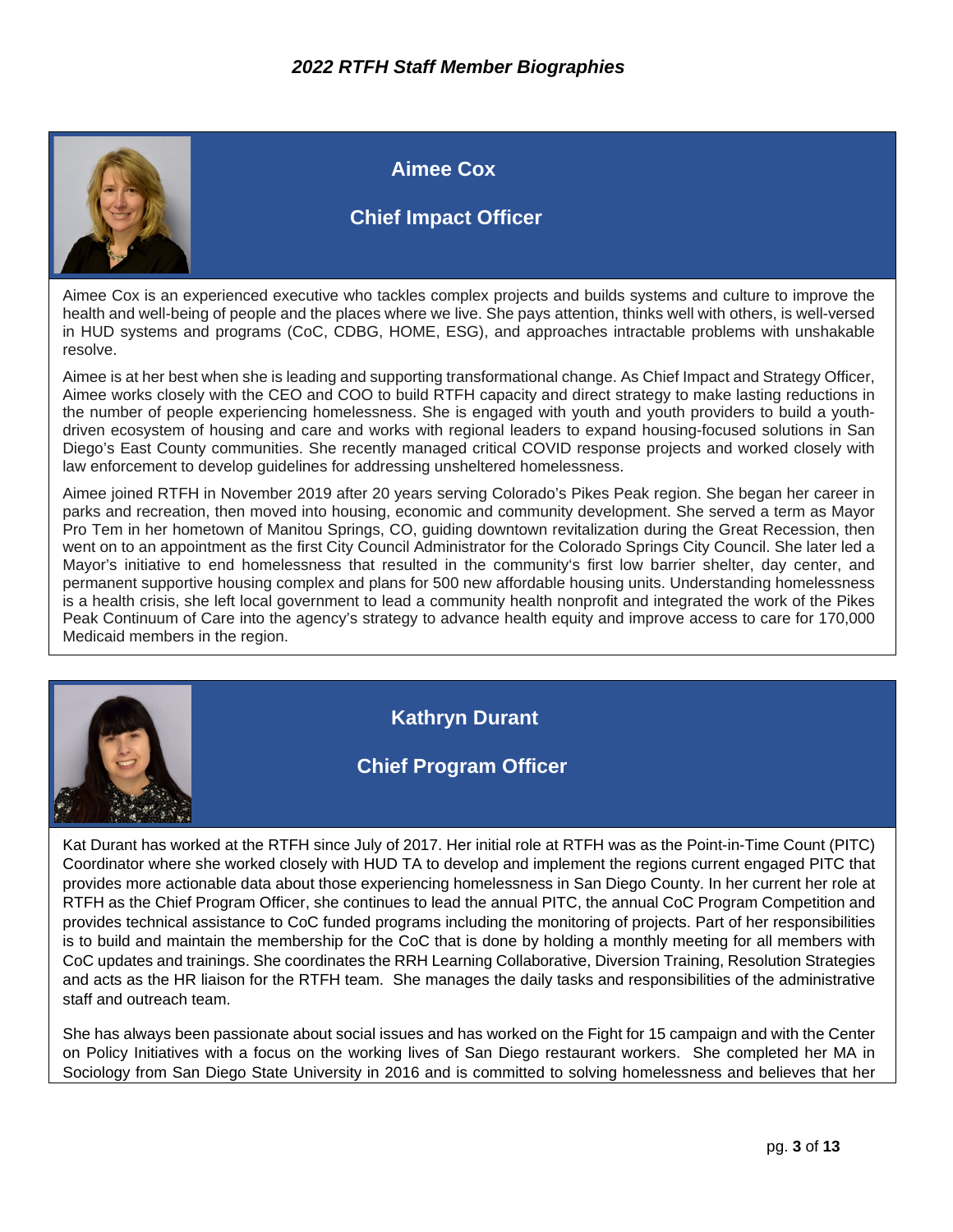position at RTFH has direct impact on homelessness in San Diego. Previously she had a 15-year career in the field of interior design.



Susan Bower worked with the County of San Diego's Health and Human Services Agency (HHSA) nearly 25 years, spending 18 years working in a variety of roles within Behavioral Health Services, followed by establishing the Office of Integrative Services and the "H3" initiative - Health, Housing and Human Services. The goal of the initiative was to develop coordinated systems of services that meet people's housing and service needs, particularly those who may be involved in the criminal justice system, may be homeless, and/or may have complex physical and/or behavioral health issues. Susan developed the County's Whole Person Wellness, pilot which provided intensive care coordination for people who were homeless or at-risk of homelessness, high utilizers of Medi-Cal, and had a serious mental illness, substance use disorder and/or a chronic health condition.

In 2020 Susan joined the Regional Task Force on Homelessness as the Local Government Liaison. In her current role, she works with the 18 Cities and the County of San Diego to coordinate approaches and promote best practices with the various key homeless services points of contact identified by each governmental jurisdiction. Susan provides staff support to the RTFH's Chief Executive Officer for the Intergovernmental Roundtable which convenes elected representatives or their designees from governmental jurisdictions countywide to share best practices and countywide efforts. Recognizing the needs and resources vary in each part of the county, the RTFH is engaging deeply with each of the sub-regions, Susan has established a partnership with HHSA to develop a collective impact approach to address homelessness across the jurisdictional boundaries and service providers in South County. Implementing effective housing-focused outreach consistently throughout the county is critical. Susan supports the quarterly Regional Homeless Outreach Meeting which bring together all homeless outreach workers throughout the county to promote best practices, sub-regional coordination, and tools to support effectively conducting housing-based outreach.



### **Darnisha Hunter**

#### **Director of Special Projects**

As the Director of Special Projects, Darnisha works with RTFH's executive staff and oversees special events with a focus on homeless veterans and youth. Additionally Darnisha is helping to connect large and small providers with resources and identifying service gaps for unsheltered San Diegans across our region.

During her time with the San Diego Police Department, Darnisha worked hard to rebuild trust and cooperation between law enforcement and San Diegans. Additionally, Darnisha had an impressive and diverse career including time as Military/Veteran Advocate that took her Countywide here in San Diego. Darnisha created career opportunities for men and women as they served in the Army in the 440th Wire and Cable Division on Nellis Air Force Base all while owning several successful small businesses.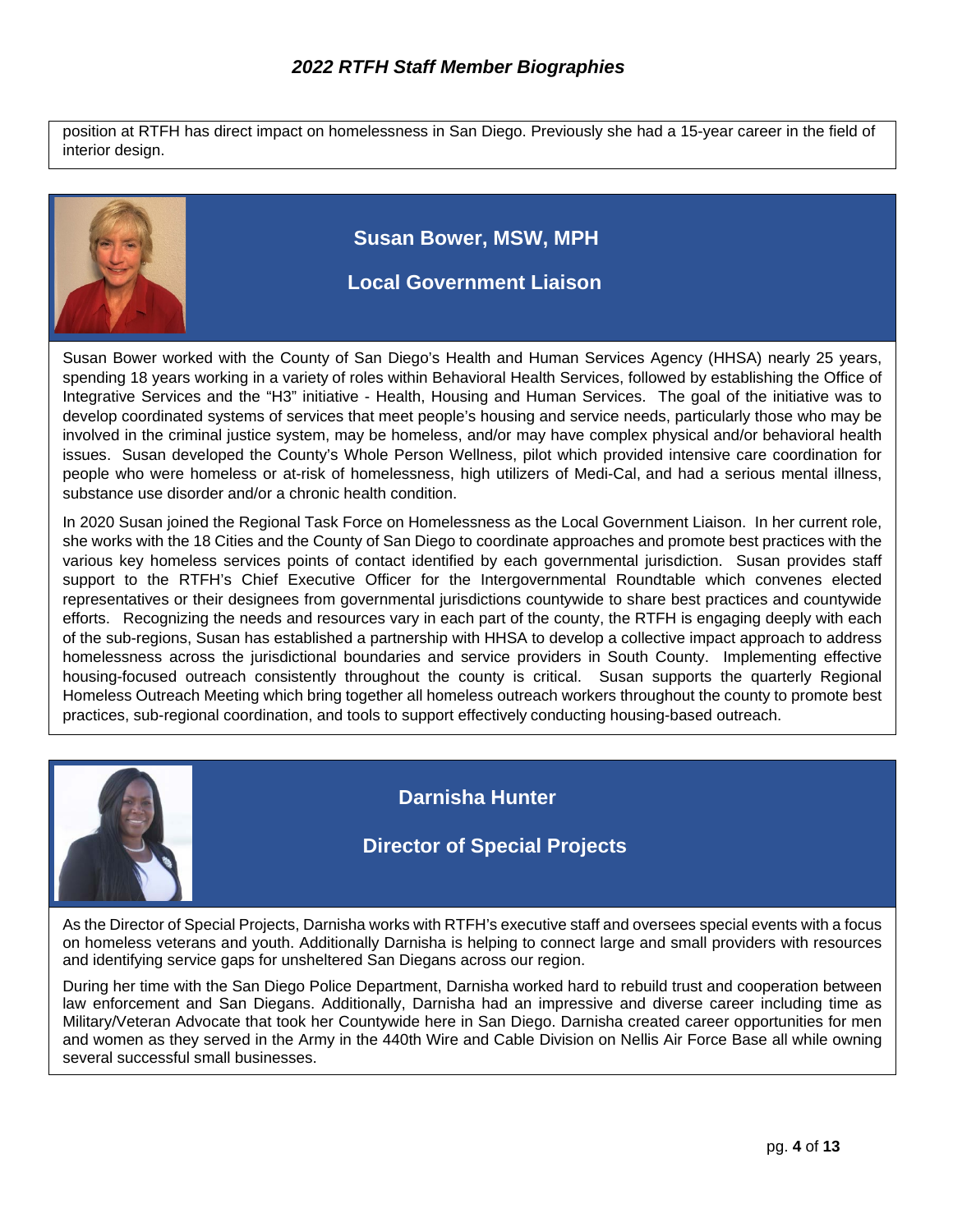

#### **Jordan Beane**

#### **Director of Policy and Communications**

Jordan Beane joined the RTFH as the nonprofit's Director of Policy and Communications in March of 2022. Jordan's role includes developing and implementing a strategic communications plan, elevating RTFH's visibility, and increasing the awareness of RTFH initiatives. Additionally, he oversees the editorial strategy and content development for RTFH's social media channels.

Prior to joining RFTH, Jordan spent the last three years as the Communications Director and Policy Advisor for San Diego City Councilmember Jennifer Campbell. During his time at City Hall, Jordan led all aspects of the Councilmember's communication efforts including messaging, social media, digital outreach, and press releases. He also helped to craft policy on some of the Councilmember's biggest priorities in the environmental space.

Before working in the public sector, Jordan spent a decade in the NFL as a digital media professional for two different teams, winning three local Emmy awards for his work. He grew up in upstate New York and holds a BA from the American University in Washington, DC.

# **Administration**



Jess Torres first joined the RTFH in August 2018 as an HMIS Support Specialist. Jessica was a part of the HMIS transition and has performed monitoring, training, and privacy/security officer duties. She has carried out data analysis, financial management, research, and developed training content to support the subrecipients. Currently, she launches, supports, and provides technical assistance related to state and federal funding managed by the RTFH, including HEAP, HHAP, YHDP, and the CoC Y Renewal.

Jess has worked with the homeless population for 24 years, beginning as a volunteer in her local community in New Jersey when she met a homeless Veteran in 1998. Later on, she graduated from Registered Nursing school and received her Bachelor's to become more knowledgeable about healthcare informatics, policy issues, and improvement. She has worked with nonprofit organizations developing and implementing streamlined approaches for Behavioral Health and the Department of Defense.

Jess believes in investing in personal development, collaborative approaches, and communication improvement. She has worked to improve conditions in multiple states, including NJ, NY, VA, CA, KY, LA, and GA as a National Case Manager, a Quality Improvement Officer, and a Veteran advocate, and has provided a broader lens to solve community issues. She has also developed presentations, budget proposals, performance measurements, and strategic planning related to ethical leadership decision-making, policy issues, and public administration challenges. She is passionate about affordable housing, livable wages, and continues to strive to be a lighthouse for single parent households.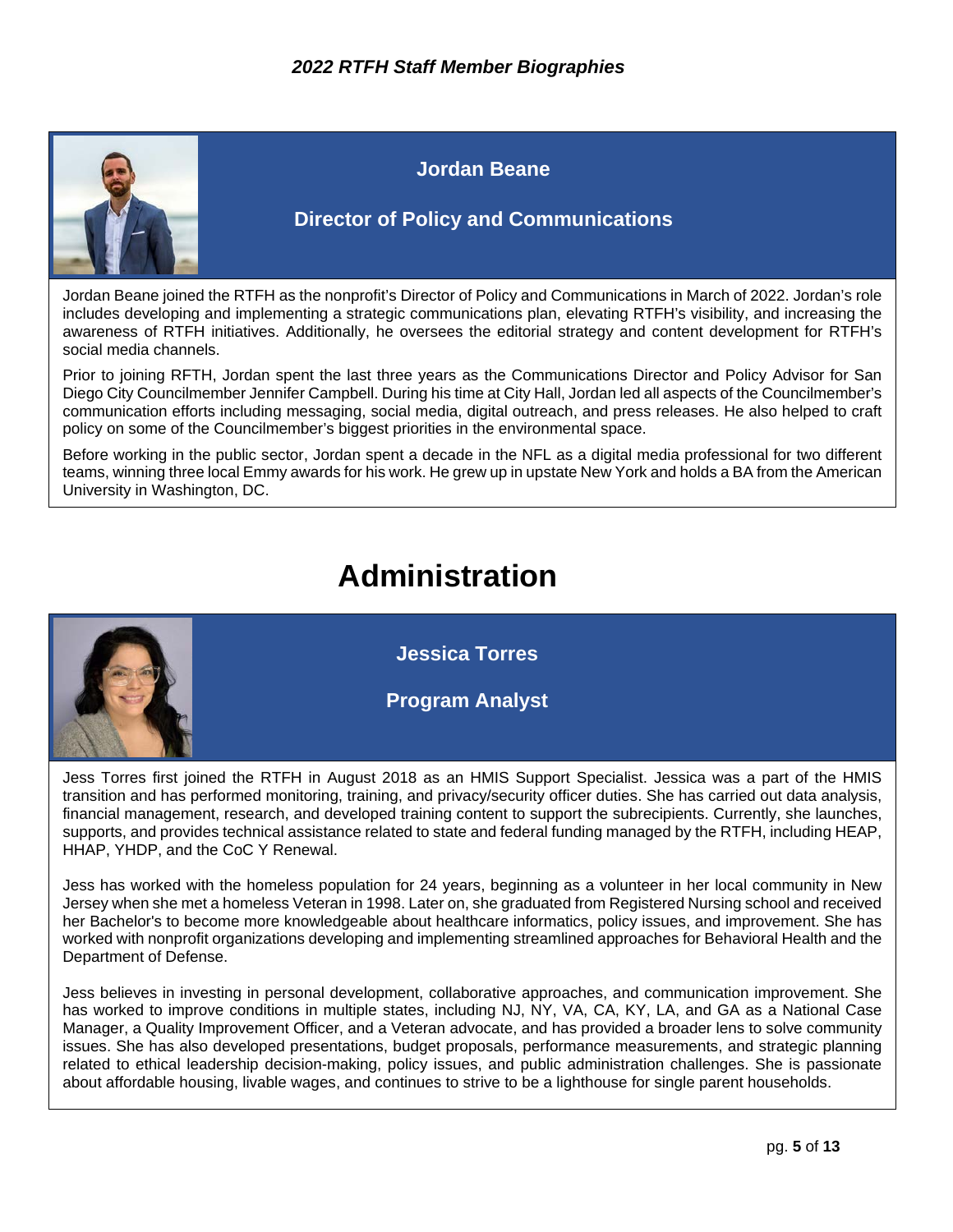During her off hours, Jess enjoys watching shows, movies, and laughing with her children and dog. She also serves as a mentor for young girls in her local school district, is a Veteran advocate, and is wrapping up her final courses to receive her MPA.



Carrie Stemrich joined the RTFH in August 2015 and previously worked with the HMIS team assisting with system training, reporting, and aiding in the transition between the former HMIS system to the current software system, and also helped to formulate and guide the provider community in using ticketing software for the first time. She currently assists with a variety of administrative assignments from capturing board meeting minutes to updating the website.

In San Diego County, Carrie previously worked in an office performing the duties of a home independent study classroom office for the La Mesa/Spring Valley school district, and she has also worked at an immigration law firm. A transplant from northeastern Pennsylvania who first arrived here after riding her bicycle across this beautiful country, she is proud of the San Diego community's drive to move forward and solve problems as they arise. She always looks forward to taking part in those solutions that embolden her work ethic.

Carrie currently lives in North Park and spends her free time gardening, reading, writing, watching tv, and whipping up new recipes - sometimes unsuccessfully, but always worth the process.



Myleya Griffin provides support for the CoC General Membership along with CoC Advisory and RTFH Committees. Myleya first joined RTFH back in October 2018 as a temporary administrator and enjoyed her work so much that she accepted the position to work with RTFH full time. During her employment, she has learned a lot about what the providers do within our community and has gained much insight into what happens within our homeless populations. Myleya is so inspired by the growth and how hard RTFH and their partners work together to end homelessness that she too wants to continue to assist with ending homelessness.

Myleya was born in Daly City in Northern California and at the age of 9, she moved to Sunny San Diego with her mother and stepfather. In the past, Myleya has worked in different service jobs, however RTFH is by far her favorite that she has had the pleasure of supporting. In her free time, she enjoys watching movies (horror is her favorite category), playing with her fur babies, hiking or anything involving nature, spending time with friends and family, and is also a first-time mother and is excited (and nervous) for her new adventure of being a mom.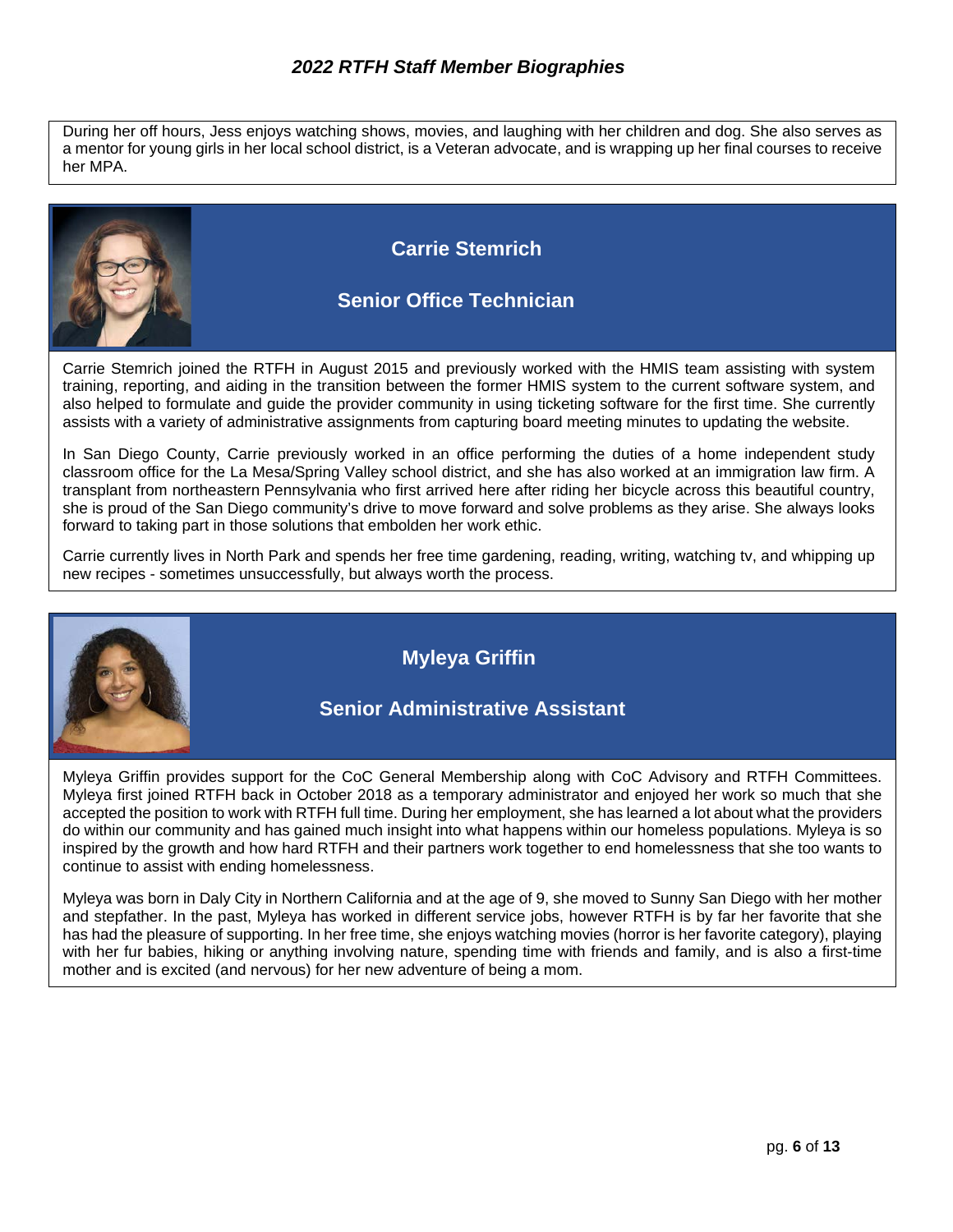

Zoë Ridgway is a native Southern Californian and has recently graduated, earning a B.A. in Political Science from San Diego State University with a focus in law, receiving a certification in public law. Prior to her time at RTFH, Zoë worked as an intern at the San Diego County District Attorney's Office. Zoë now provides administrative support for the Regional Task Force on Homelessness Board and respective Committees, as well as being executive assistant to the CEO, Tamera Kohler. Ever since she can remember, Zoë has been passionate about public service, changing her community, and developing pathways for whom the system fails, and is grateful every day to be a part of the team at RTFH.

## **Continuum of Care (CoC)**



**JennaMarie Glenna**

#### **Community Outreach Coordinator**

JennaMarie Glenna is an avid sports fan and cheers for any and all Wisconsin sports teams. Ms. Glenna moved from Madison, WI, to San Diego, CA, in January 2015 and began working as a Case Manager on the Interim floors at People Assisting the Homeless San Diego. For over ten years before arriving in San Diego, she worked with men released from incarceration who were experiencing unsheltered homelessness in Wisconsin.

Since joining the team with The Regional Task Force on Homelessness in July of 2017, she worked closely with the Transitional Aged Youth and Aged population as a Housing Navigation Specialist to those with housing opportunities identified by the Coordinated Entry System. In May 2018, the Leadership team recognized Ms. Glenna's work ethic and commitment to service. She accepted a newly created position within The Regional Task Force on Homelessness as the Community Outreach Coordinator.

Ms. Glennas' responsibilities include facilitating the Diversion Training and supporting community partners by connecting outreach teams to resources throughout San Diego County. Ms. Glenna takes pride in coordinating the annual Point-in-Time-Count. The Point-in-Time-Count is a vital data collection effort used to better inform County and State Representatives to secure funding awarded by the United States Department of Housing & Urban Development. Ms. Glenna is committed to providing excellent communication to serve our unsheltered population in San Diego County.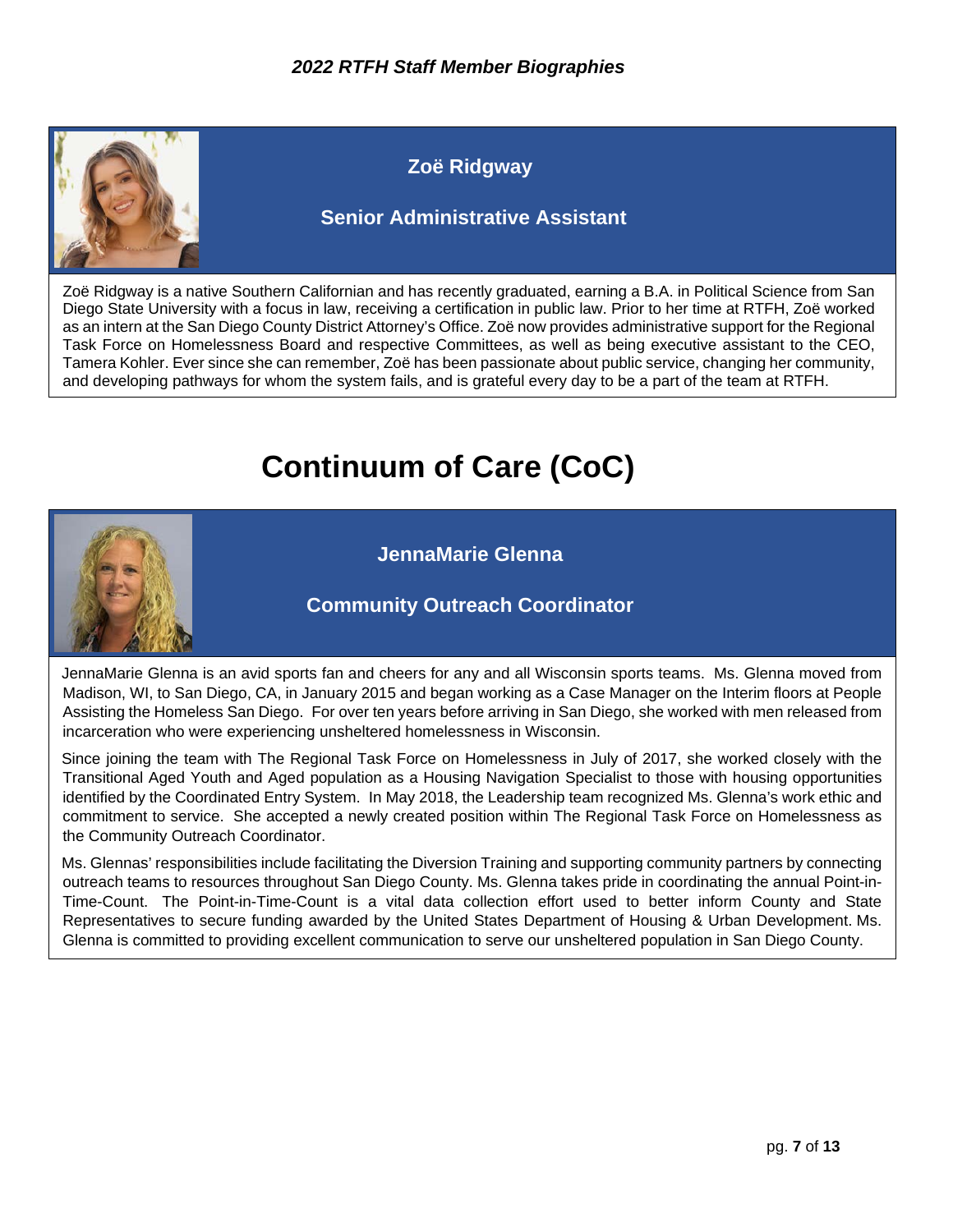

**Alma Vasquez**

#### **CoC Program Coordinator**

Alma Vasquez has 8 years of non-profit work experience with 7 of those years dedicated to homeless services. At RTFH, Ms. Vasquez has provided technical support to providers who belong to the San Diego HMIS Trust Network. Currently Ms. Vasquez supports the CoC program by conducting annual CoC monitoring, providing technical support for San Diego's Diversion Training, and assists in the planning and coordination of the Annual Point-In-Time Count.

Prior to her work with RTFH, Ms. Vasquez has experience working with various populations including adults and children with special needs, foster youth, and has provided academic support to incoming freshman and transfer students at the university level. Educationally, Ms. Vasquez holds a BA in Sociology from the University of California San Diego (Thurgood Marshall College) and an MS in Nonprofit Management from Argosy University. At a young age, Ms. Vasquez has always been interested in volunteerism and in 2008 Ms. Vasquez decided to further the Thurgood Marshall College philosophy of the "Scholar and Citizen" and dedicated two years of service with AmeriCorps National Civilian Community Corps (NCCC) and AmeriCorps VISTA programs. In her first year of service, she was awarded a Bronze Congressional Award presented to youth civilians for achieving personal goals in voluntary public service, personal development, physical fitness, and expedition/exploration.

Over the years, Ms. Vasquez has proudly served the Southwest region and parts of the Southern region by participating in service projects in energy conservation, infrastructure improvement, natural and other disaster services, and urban and rural development. She does this work not for the paycheck, but as a true service to her community: a community who has always supported her and has instilled the importance of supporting those who are in most need. Living in a high cost of living community only reinforces her drive to help those without a place to call home.

Outside of work, Ms. Vasquez loves sushi, exploring national parks, and spending way too much time binging the newest movies and tv series on Netflix.



**Nina Lakhani**

#### **Regional Resource Coordinator**

For the past eight years, Nina Lakhani has been active in coordinating services and resources to San Diego County's most vulnerable population. As a member of the Regional Task Force on Homelessness, her goal is to be of support to the various agencies in our county with a focus on providing a hand up to those in need. As a service provider, she has connected families, veteran households, domestic violence survivors, those with mental health needs, substance abuse individuals, and the general population to a variety of services throughout San Diego County and throughout the nation. Having the opportunity to collaborate and learn with our various community partners is always an exciting opportunity for her.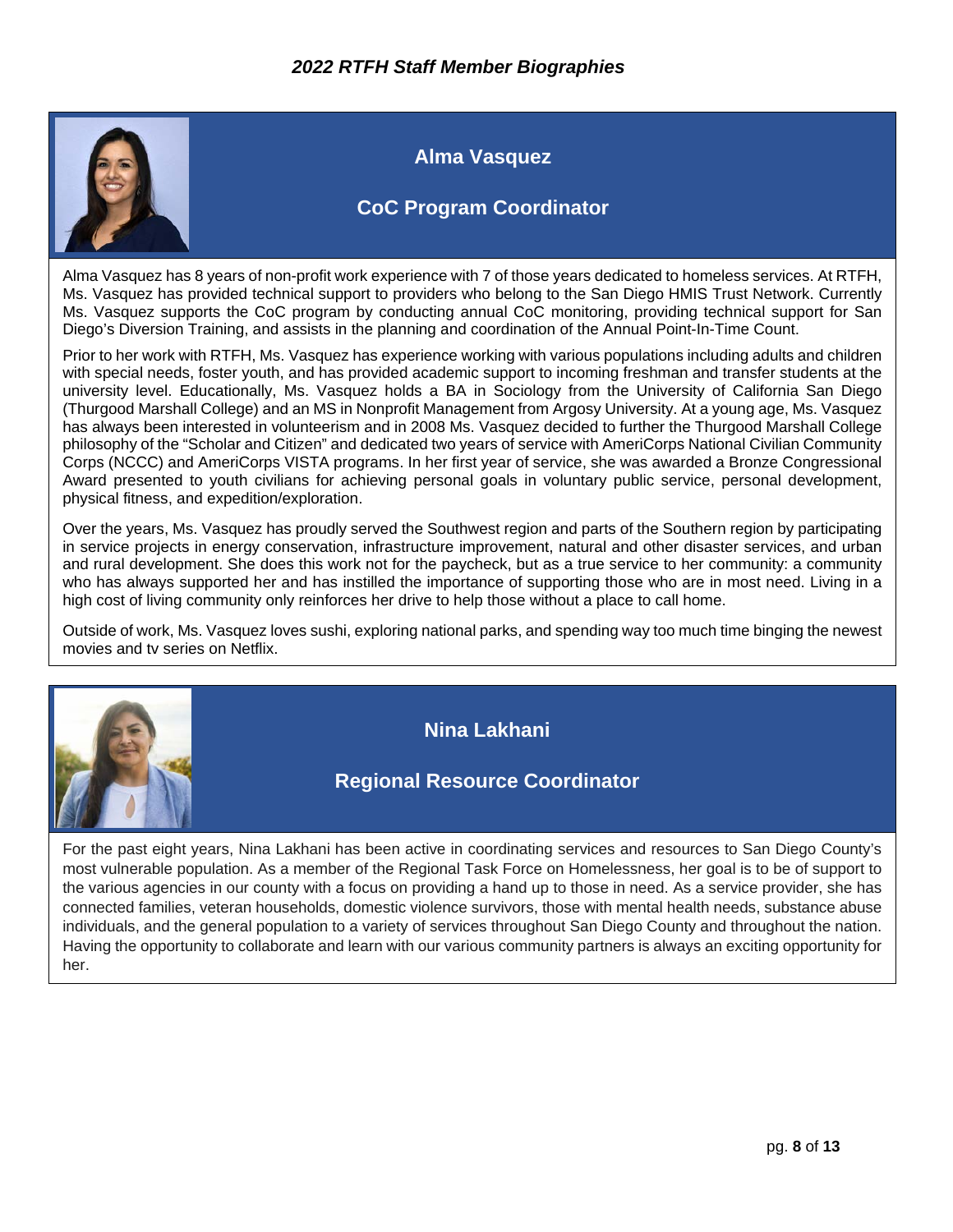# **Finance**



Chris has worked with the RTFH for over a year as a consultant and was excited to join the team as a permanent employee in November 2021. He has brought more than ten years of accounting experience to his new role as the Accounting Manager. Chris has a financial background in a variety of fields, such as electronics, thermoelectrics, digital marketing, and insurance. He has a degree in Business Economics with an emphasis in Accounting from the University of California, Santa Barbara. In his free time, he enjoys swimming, biking, spending time with his wife and two sons, and coaching baseball for their local Little League.

# **Homeless Management Information System (HMIS)**



**Alemayehu "Alex" Feyissa**

#### **System Improvement Manager**

Alemayehu joined the RTFH five years ago and utilizes performance-enhancing data analysis tools to promote and implement effective process improvements and measurement practices. He works closely with Community Solutions on the implementation of the nationwide Built for Zero initiative, a movement made up of more than 90 cities and counties that have committed to ending homelessness measurably and equitably for entire populations. He also plays a major role in analyzing veteran and youth homeless data.

Prior to his current role, Alemayehu worked as a Data Analyst for the RTFH and developed the annual Alliance for Regional Solution report that analyzes the overall progress and impact during each shelter season. He has also been responsible for the annual HUD System Performance Measure report, and he developed a variety of additional reports required by providers and local government offices. In this position, he also developed an automated HMIS billing system. Before joining RTFH, Alemayehu worked as a Solution Architect at Fairfax Technologies and was part of the implementation of an end-to-end Oracle E-Business Suite (ERP solution) for one of the largest commercial banks in East Africa. Prior to that, he worked at an information network security agency where he was responsible for developing robust and scalable system requirement functionality framework, software testing process, and system development approaches. Alongside his role, he participated in the implementation of strategy framework using the balanced scorecard framework.

Alemayehu has a BSc in Mathematics, a MSc in Information Science, and several professional certifications.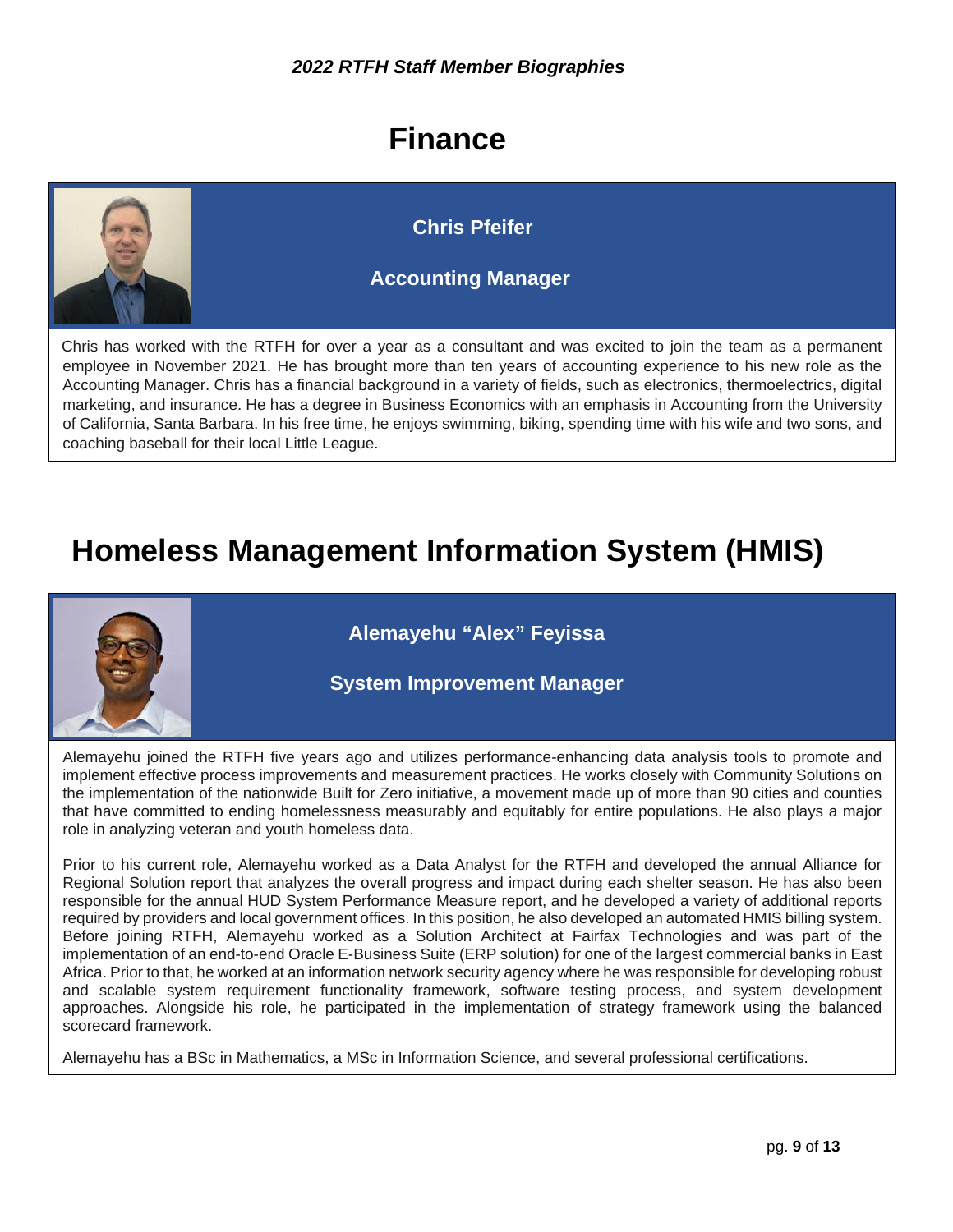

### **Tyler Uhlig**

### **HMIS Manager**

Tyler Uhlig is a San Diego native who has been a part of the RTFH team since February 2017. Tyler came to the team with a direct homelessness service background and during his time at the RTFH, he has supported the community in many roles. He has assisted our community as a Project Analyst (Support Specialist), Data Analyst, and currently serves as the HMIS Manager operating the day-to-day activities of the HMIS and Coordinated Entry teams. Tyler has a strong belief that data drives the decisions that can help those in need and that there is power to be found and utilized within data. In his role he helps guide his team in supporting the community in all efforts that include the data collected within the HMIS as well as meeting federal reporting requirements. Tyler's goals, in addition to contributing to ending homelessness locally, include making sure that San Diego can continue to be a major contributor to the national conversation about ending homelessness and bringing best practices from that national collaboration back for implementation to help those in need locally.



**Cristian DeLeon** 

**Data Analyst**

Cristian DeLeon graduated from the University of California, San Diego with a B.S. degree in Joint Mathematics and Economics. He joined the RTFH out of college, starting out on the Coordinated Entry team as a referrals specialist before transitioning to his current role on the HMIS team as a Data Analyst. Cristian loves being able to combine his passion for helping those in need and using data to make a positive change in the community.

Outside of work, he loves reading math and economics books, spending time with his family, and watching and playing sports.



**Anna Strahl**

**Data Analyst**

Anna Strahl graduated from the University of California, Berkeley with a BA in Political Science and began an eight-year career as a math teacher by traveling to the Mississippi Delta with Teach for America.

After her two-year commitment was complete in Mississippi, she returned to San Diego and taught at local public schools in City Heights and Downtown San Diego where she piloted several data initiatives to better track student growth. It was this dive into student data that sparked a passion for data analysis and at the beginning of 2020, she made the official career change to focus on data full-time as a Data Analyst. She is excited to bring her love of data to RTFH and is happy to be helping her local community. In her free time, she enjoys painting, gardening, and improv.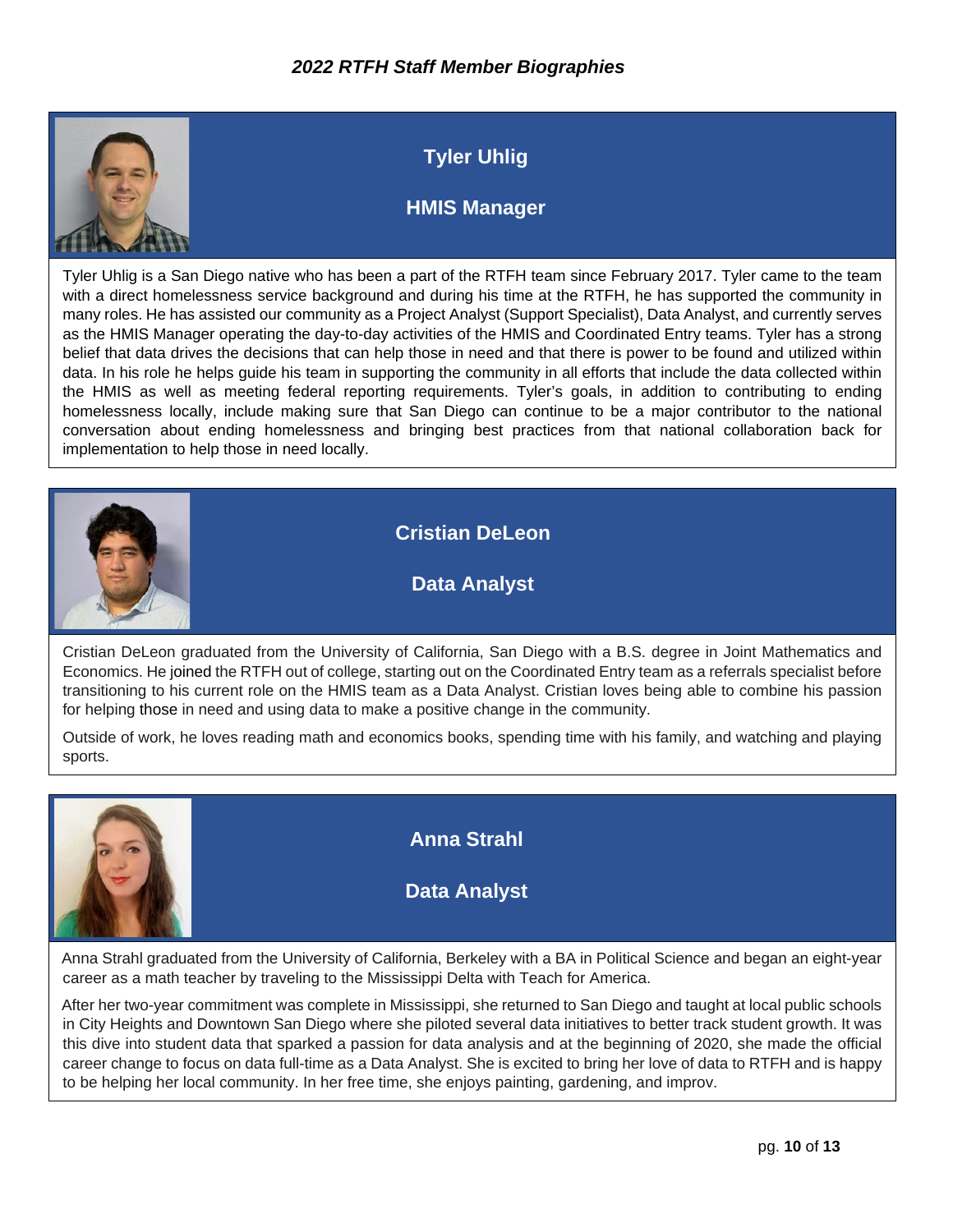

Alex graduated from the University of California, Irvine with a B.S. in Mathematics and has been passionate about social services from an early age. Originally from Sacramento, he began his community outreach by volunteering and eventually working with the Girl Scouts of Northern California. After relocating for college, Alex spent his free time volunteering for Math Community Educational Outreach (Math CEO), an after-school program centered on educating underserved students about STEM careers and college scholarships and opportunities. Once he completed his degree in March 2020, he worked in sports data journalism but wanted to make a more positive impact in his professional career, leading him to search for a data analyst position in an organization more focused on community outreach. Outside of work Alex enjoys hiking, camping, frisbee, and cooking.



### **Tyeauna Robinson**

**Data Analyst**

Tyeauna Robinson graduated from Chico State University, with a BA in Social Sciences and began a 5 year career as a case manager and counselor. Throughout her career in Social Services, Tyeauna traveled throughout California and Texas volunteering and working with underserved populations. Tyeauna decided to pivot her career into Data Analytics after working on the Northern California CampFire Project. There she became passionate about data driven decision making and decided to change her career path to Data Analytics with a focus in community outreach. She is excited to bring her love of data and helping those in need to RTFH. Aside from working, Tyeauna enjoys spending time with her family, trying new restaurants, and hiking.



**Elizabeth LaBrake** 

### **Project Support Specialist**

Elizabeth LaBrake graduated from the University of California, San Diego with a BA in Global Health. Her passion to help others and make a positive impact in the community inspired her to volunteer at Father Joe's Villages where she served food in the soup kitchen as a senior in college. This experience sparked her passion towards finding a solution to end homelessness. After graduating she became a LISC AmeriCorp volunteer in October 2019 with RTFH as a Project Specialist. At the end of the 10-month contract she officially became part of the RTFH team in August 2020 as an HMIS Project Support Specialist and Privacy and Security Officer. In this position, she has helped implement a remote HMIS monitoring process, assists with privacy and security concerns, and supports all HMIS participating providers. She is proud to be part of such an amazing team and is excited to be part of the change she would like to see in the world.

Elizabeth is also a certified group fitness instructor and enjoys motivating others to improve their health and wellbeing. In her free time, she loves to travel, workout, and spend time with her husband and three dogs.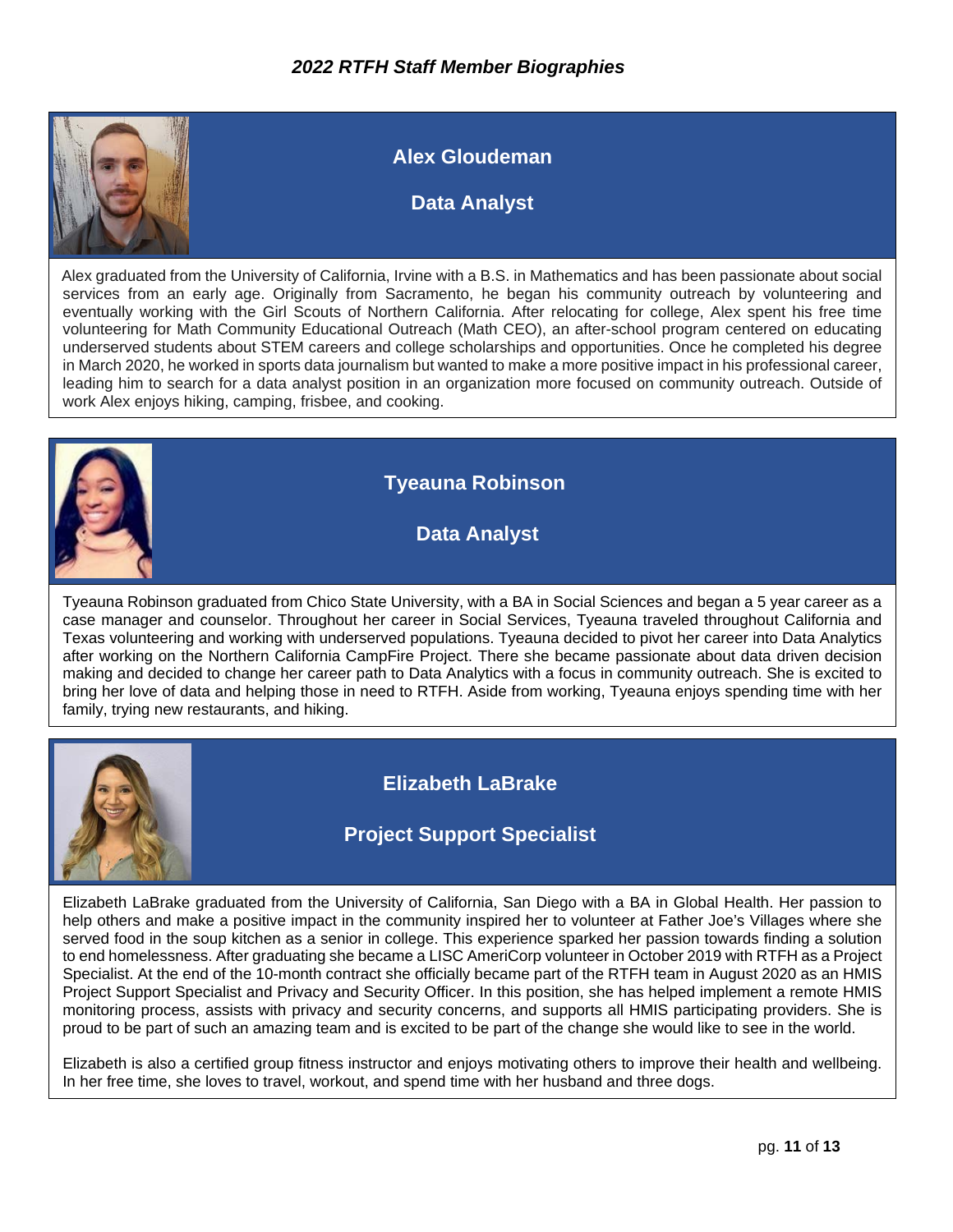

**Julia McNally**

### **Project Support Specialist**

Julia McNally is a member of the HMIS Support team, providing guidance and problem-solving to partner organizations in the HMIS Trust Network. A graduate of George Washington University in Washington, D.C. with a B.A. in Criminal Justice and Communications, she loves working at the intersection of human services and policy at RTFH.

Julia's prior experience includes studying international political and justice systems at the University of Auckland in Auckland, New Zealand, aiding the CEO of a nonprofit organization in developing a post-incarceration re-entry program, and working as a Registered Behavior Technician. When not at work, she enjoys camping, continuing to learn, and taking her puppy to the beach.

# **Coordinated Entry System (CES)**



**Justin Creel**

**Senior Program Manager - CES and Housing Strategy**

Justin Creel joined the RTFH in March of 2021 with over a decade of nonprofit leadership experience in homeless response systems, behavioral healthcare, and housing programs. He is passionate about creating strategies to streamline Coordinated Entry Systems and create viable, client-centric solutions to community initiatives. Covering the majority of Southwest Florida, he has led a variety of homelessness programs including homeless shelters and multiple rapid rehousing programs as well as Veteran programs. If he is not spending time with his wife, 2 daughters, and 3 dogs, it is a safe bet to assume he is somehow, somewhere, someway, on the water. Justin earned his Bachelor of Science in Clinical Psychology and his Masters in Business Administration from Averett University.